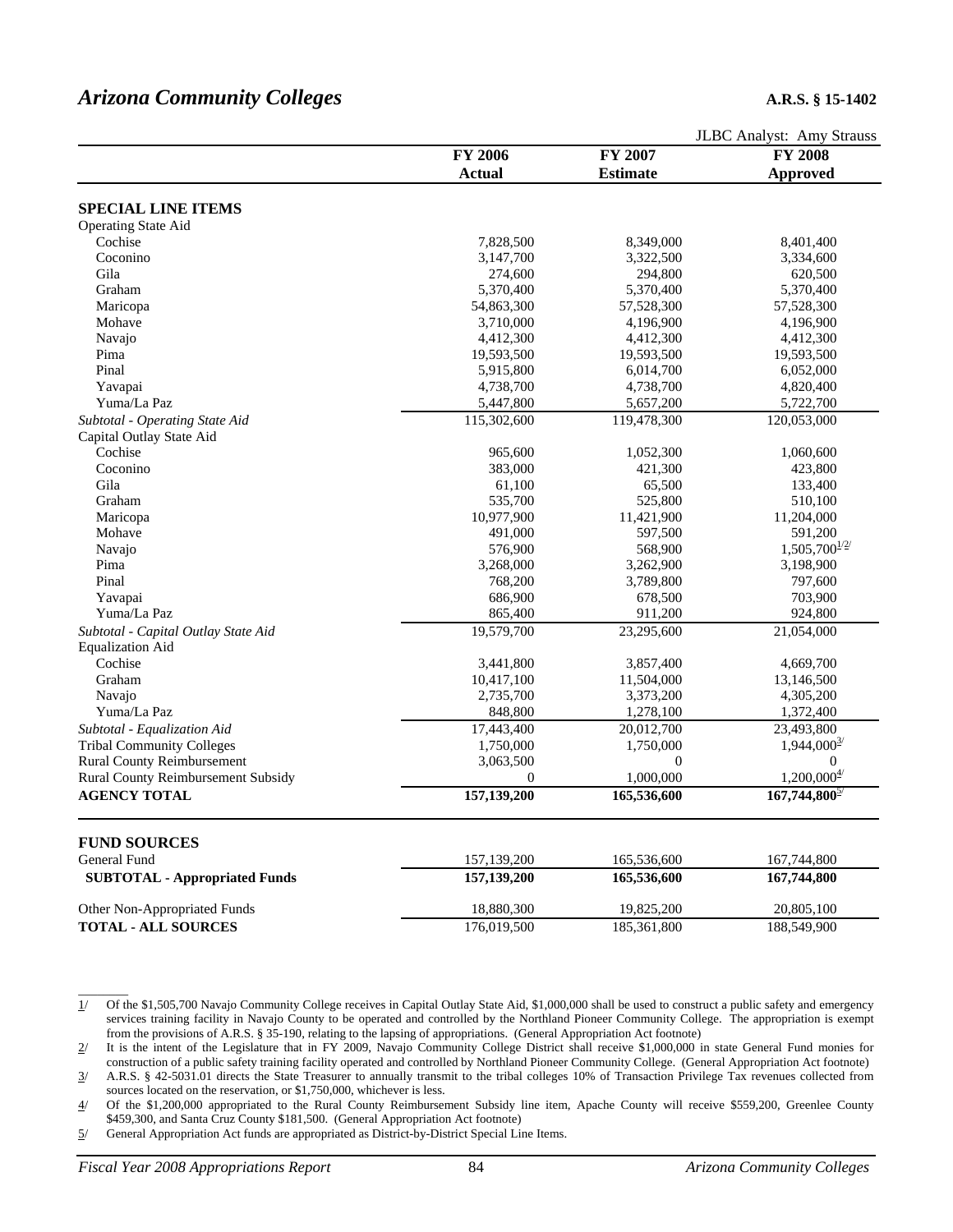**AGENCY DESCRIPTION** — The Arizona community college system is comprised of 10 college districts and 1 provisional district. Arizona's community colleges provide programs and training in the arts, sciences and humanities, and vocational education leading to an Associates degree, Certificate of Completion, or transfer to a Baccalaureate degree-granting college or university.

|                                                | FY 2004 | FY 2005 | FY 2006 | FY 2008  |
|------------------------------------------------|---------|---------|---------|----------|
| <b>PERFORMANCE MEASURES</b>                    | Actual  | Actual  | Actual  | Approved |
| • % of students who transfer to Arizona public | NA.     |         |         | 96       |

universities without loss of credits Comments: The community colleges did not submit information for this measure in FY 2006 as required by the General Appropriation Act. The reporting body for the community colleges, the Arizona Community College Association (ACCA) was not aware of this performance measure for the colleges. They plan to submit information for this measure in the future.

• No. of applied Baccalaureate programs collaboratively developed with universities NA NA NA 8

 Comments: The community colleges did not submit information for this measure in FY 2006 as required by the General Appropriation Act. The ACCA was not aware of this performance measure for the colleges. They plan to submit information for this measure in the future.

### *Special Line Items*

### *Operating State Aid*

The budget provides \$120,053,000 from the General Fund for Operating State Aid in FY 2008. This amount funds the following adjustment:

#### **Formula Increase**

The budget provides an increase of \$574,700 from the General Fund in FY 2008 to fully fund the statutory formula for Operating State Aid.

These Special Line Items provide each community college district with funds for continuing operating and maintenance expenses pursuant to A.R.S. § 15-1466.

Audited FY 2006 enrollment is 118,506 Full Time Student Equivalent (FTSE) and declined by (1,558) FTSE, or (1.3%) from FY 2005. *(See Table 1 for additional FTSE information.)* Despite the decrease in enrollment, there is a net increase in funding. The Operating State Aid formula adjusts state aid in an amount that reflects only growth in the full-time student equivalent (FTSE) enrollment count. This enrollment adjustment is calculated by multiplying the increase in the most recent year's actual FTSE for each district by the average state aid per FTSE appropriated in the current fiscal year. *(For FY 2008, the last actual FTSE data was from FY 2006.)*

The formula "holds harmless" districts with declining FTSE enrollment, as the formula does not adjust state aid downward for these districts. The FY 2006 Higher Education Budget Reconciliation Bill (Laws 2005, Chapter 330) amended the Operating State Aid formula to prohibit a district from receiving growth funding unless the district's most recent audited FTSE count exceeds its highest audited FTSE count recorded from and after FY 2004.

| <b>Table 1</b>                      |             |             |               |  |  |  |  |  |
|-------------------------------------|-------------|-------------|---------------|--|--|--|--|--|
| <b>Community College Enrollment</b> |             |             |               |  |  |  |  |  |
| FY 2005<br>FY 2006<br>Percentage    |             |             |               |  |  |  |  |  |
| <b>District</b>                     | <b>FTSE</b> | <b>FTSE</b> | <b>Change</b> |  |  |  |  |  |
| Cochise                             | 6.577       | 6,629       | 0.8%          |  |  |  |  |  |
| Coconino                            | 2.006       | 2.018       | 0.6%          |  |  |  |  |  |
| Gila                                | 312         | 635         | 103.5%        |  |  |  |  |  |
| Graham                              | 2,504       | 2,429       | $(3.0\%)$     |  |  |  |  |  |
| Maricopa                            | 71,387      | 70.025      | $(1.9\%)$     |  |  |  |  |  |
| Mohave                              | 2.845       | 2.815       | $(1.1\%)$     |  |  |  |  |  |
| Navajo                              | 2,709       | 2,408       | $(11.1\%)$    |  |  |  |  |  |
| Pima                                | 20,393      | 19,993      | $(2.0\%)$     |  |  |  |  |  |
| Pinal                               | 3.761       | 3.798       | 1.0%          |  |  |  |  |  |
| Yavapai                             | 3,231       | 3,352       | 3.7%          |  |  |  |  |  |
| Yuma/La Paz                         | 4,339       | 4,404       | 1.5%          |  |  |  |  |  |
| Total                               | 120,064     | 118.506     | $(1.3\%)$     |  |  |  |  |  |

Under this formula, district funding is still held harmless against declining enrollment; however, a district with declining enrollment in 1 year will not qualify for growth funding in subsequent years until the district's new enrollment total exceeds its highest enrollment total prior to any decline.

#### *Capital Outlay State Aid*

The budget provides \$21,054,000 from the General Fund for Capital Outlay State Aid in FY 2008. These Special Line Items provide the community college districts with funds for capital land, building, and equipment needs pursuant to A.R.S. § 15-1464. This amount funds the following adjustments:

#### **Formula Decrease**

The budget provides a decrease of \$(241,600) from the General Fund in FY 2008 to fully fund the statutory formula for Capital Outlay State Aid.

The Capital Outlay State Aid formula provides per capita funding to districts based on the district's size and the most recent years actual audited FTSE. The statutory formula provides \$210 per FTSE for districts with 5,000 or less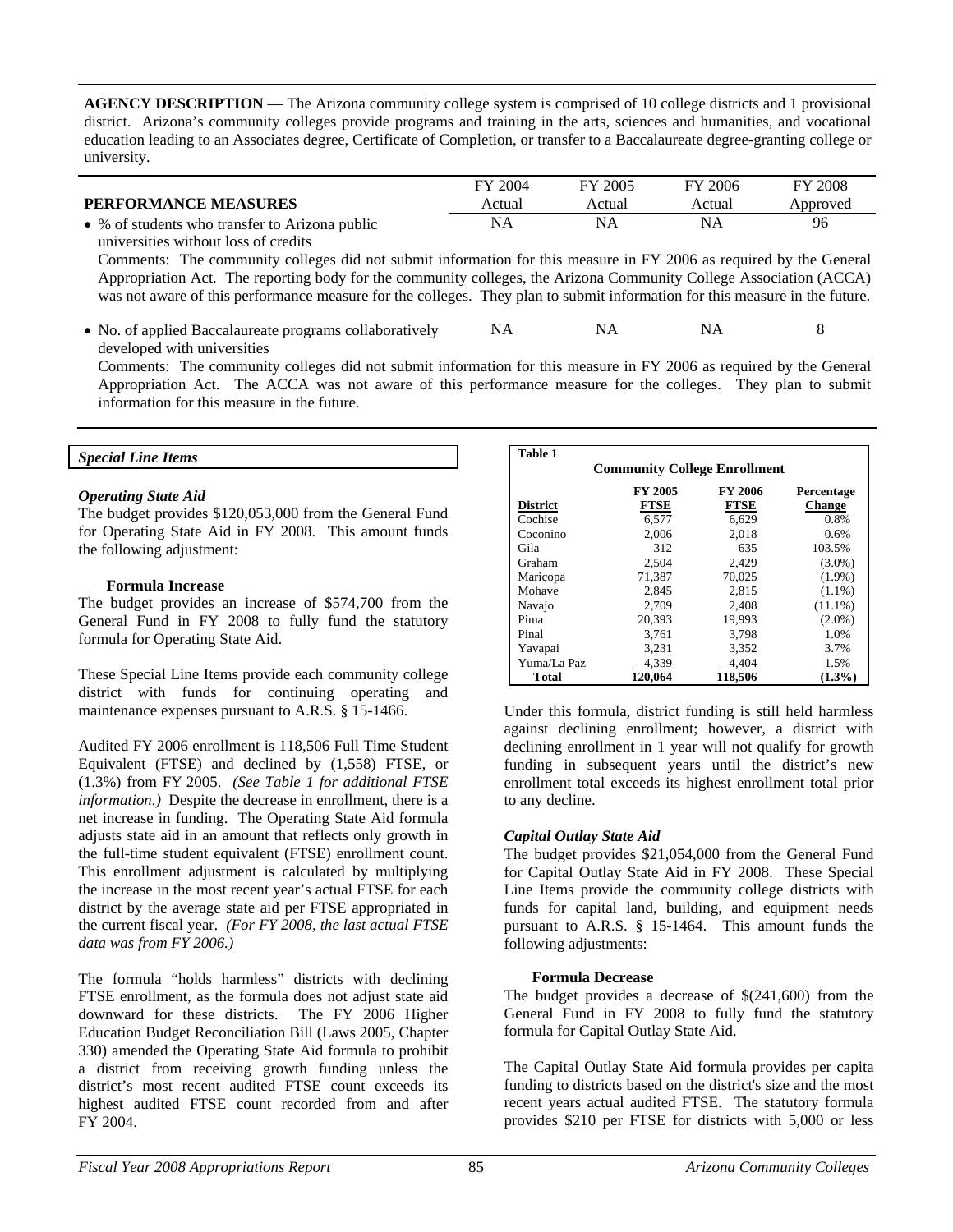FTSE or \$160 per FTSE for districts with greater than 5,000 FTSE.

Unlike Operating State Aid, the Capital Outlay State Aid formula does not hold harmless districts with declining FTSE; therefore, the overall decline in enrollment results in a reduction to Capital Outlay State Aid.

#### **Public Safety Training Facility**

The budget provides an increase of \$1,000,000 from the General Fund in FY 2008 for construction of a public safety training facility at Northland Pioneer Community College. Per a General Appropriation Act footnote, it is the intent of the Legislature that this funding be continued in FY 2009.

#### **One-Time Funding For Training Facilities**

The budget provides a decrease of \$(3,000,000) from the General Fund in FY 2008 to reflect one-time funding for law officer and firefighting training facilities at Central Arizona College in Pinal County.

### *Equalization Aid*

The budget provides \$23,493,800 from the General Fund in FY 2008 for Equalization Aid. This amount funds the following adjustment:

#### **Formula Increase**

The budget provides an increase of \$3,481,100 from the General Fund in FY 2008 to fully fund the statutory formula for Equalization Aid.

These Special Line Items provide additional state aid to qualifying community college districts whose tax base is insufficient to provide adequate funding for continuing operations and maintenance pursuant to A.R.S. § 15-1468.

Equalization Aid is paid to community college districts with property tax bases that are less than the minimum assessed value specified in A.R.S. § 15-1402. Under the Equalization Aid formula, the minimum assessed valuation is increased by the average growth in actual assessed valuation for the 2 most recent years for all rural districts with populations of less than 500,000 persons. For the

| Table 2                                     |                                                                       |                   |              |  |  |  |  |
|---------------------------------------------|-----------------------------------------------------------------------|-------------------|--------------|--|--|--|--|
| <b>Equalization Growth Factor 2005-2006</b> |                                                                       |                   |              |  |  |  |  |
|                                             | TY 2005                                                               | TY 2006           | TY 2005-2006 |  |  |  |  |
| <b>District</b>                             | <b>Primary AV</b>                                                     | <b>Primary AV</b> | % Growth     |  |  |  |  |
| Cochise*                                    | \$664,734,700                                                         | \$734,609,600     | 10.5%        |  |  |  |  |
| Graham*                                     | 106,584,900                                                           | 115,866,200       | 8.7%         |  |  |  |  |
| Navajo*                                     | 683.934.100                                                           | 734,836,700       | 7.4%         |  |  |  |  |
| Yuma/LaPaz*                                 | 853,002,600                                                           | 980.459.700       | 14.9%        |  |  |  |  |
| Coconino                                    | 1.263.779.800                                                         | 1.367.963.400     | 8.2%         |  |  |  |  |
| Mohave                                      | 1,371,598,500                                                         | 1.604.391.600     | 17.0%        |  |  |  |  |
| Pinal                                       | 1,212,971,500                                                         | 1.472.159.600     | 21.4%        |  |  |  |  |
| Yavapai                                     | 1,877,847,400                                                         | 2,125,710,200     | 13.2%        |  |  |  |  |
| <b>Total</b>                                | \$8,034,453,500                                                       | \$9,135,996,900   | 13.7%        |  |  |  |  |
| funding formula.                            | * These districts qualify to receive Equalization Aid under the state |                   |              |  |  |  |  |

FY 2008 Equalization Aid formula calculation, the minimum assessed valuation increased 13.7% to \$1,076,030,100. *(See Table 2 for the calculation of the growth rate.)* 

Equalization Aid is paid out based on the difference between minimum assessed valuation and the most recent actual assessed valuation for the district. Equalization Aid is calculated at the lesser of \$1.37 per \$100 of the district's assessed valuation or the district's levy rate. *(See Table 3 for a breakdown of Equalization Aid funding for qualifying districts.)*

| Table 3<br>FY 2008 Additional Equalization Funding |                |                          |  |  |  |  |
|----------------------------------------------------|----------------|--------------------------|--|--|--|--|
| <b>District</b>                                    | <b>FY 2008</b> | FY 2007-2008<br>% Growth |  |  |  |  |
| Cochise                                            | 812,300        | 21.1%                    |  |  |  |  |
| Graham                                             | 1.642.500      | 14.3%                    |  |  |  |  |
| Navajo                                             | 932,000        | 27.6%                    |  |  |  |  |
| Yuma/LaPaz                                         | 94,300         | 7.4%                     |  |  |  |  |
| Total                                              | \$3,481,100    | 17.4%                    |  |  |  |  |

### *Tribal Community Colleges*

The budget provides \$1,944,000 from the General Fund for Tribal Community Colleges in FY 2008. This amount funds the following adjustment:

#### **Tohono O'odham Community College Funding**

The budget provides an increase of \$194,000 from the General Fund in FY 2008 to provide Tohono O'odham Community College with funding.

The Higher Education Budget Reconciliation Bill (Laws 2007, Chapter 265) allows any qualifying tribal community college to receive \$1,750,000, or 10% of the Transaction Privilege Tax revenues collected from sources located on Indian reservations, whichever is less. Chapter 265 repeals the statute which limited distribution of these monies to Diné College. As a result, Tohono O'odham is now eligible to receive funding.

The Tribal Community Colleges Special Line Item provides tribal community colleges with funding for maintenance, renewal, and capital expenses. Based on projected collections, Diné would continue to be capped at \$1,750,000 and Tohono O'odham would receive an estimated \$194,000 in new funding. Actual amounts will depend on FY 2008 collections.Given the language of A.R.S. § 42-5031.01, these monies do not appear in the General Appropriation Act.

# *Rural County Reimbursement*

The Rural County Reimbursement Special Line Item reimburses community college districts for students enrolled from counties that are not a part of an established community college district. The appropriation is funded from the General Fund. Pursuant to A.R.S. § 15-1469.01, the FY 2006 expenditure of \$3,063,500 was offset by a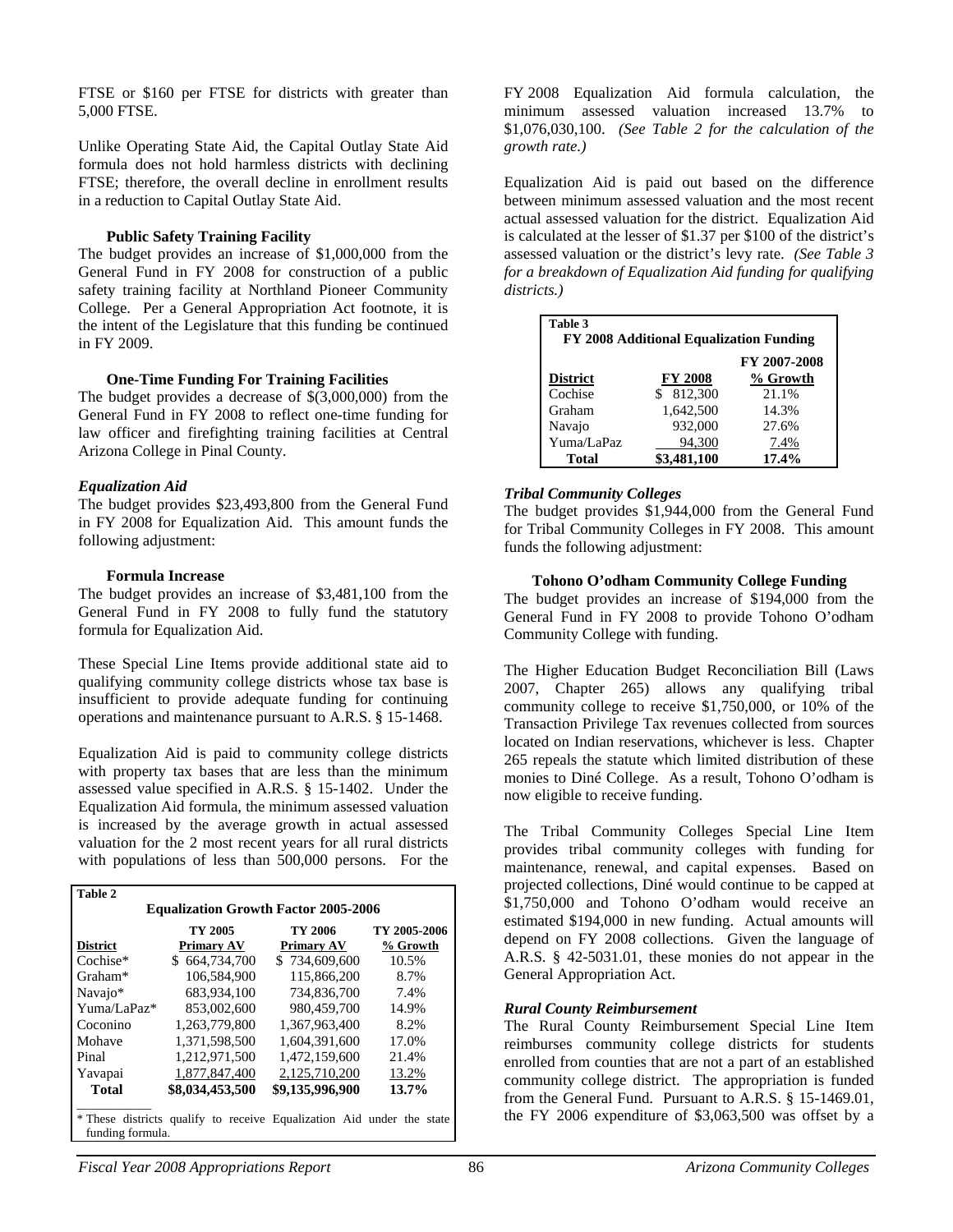corresponding reduction in the counties' sales tax apportionment. The payments made on behalf of the counties are not included in county expenditure limits established in the Arizona Constitution. The FY 2007 and FY 2008 dollar amounts are not yet known. These amounts will reflect the counties' net cost after adjusting for the new state General Fund subsidy *(see below)*. Given the language of A.R.S. § 15-1469.01, these monies do not appear in the General Appropriation Act.

In FY 2007 and FY 2008, the budget provides \$1,000,000 and \$1,200,000, respectively to counties making payments. This subsidy partially reduces the amount that counties are required to pay for rural county reimbursement. Once the subsidy is taken into account, counties are still responsible for paying the remaining reimbursement amount. *(For more information, please see Rural County Reimbursement Subsidy).* 

#### *Rural County Reimbursement Subsidy*

The budget provides \$1,200,000 from the General Fund for Rural County Reimbursement Subsidy in FY 2008. This amount funds the following adjustment:

#### **Subsidy Increase**

The budget provides an increase of \$200,000 from the General Fund in FY 2008 for a rural county reimbursement subsidy. Laws 2006, Chapter 350 and the Executive originally designated \$1,000,000 of this funding as onetime as part of the FY 2007 budget process. The FY 2008 budget retains these monies as an ongoing appropriation and adds \$200,000 in new funding.

This funding is provided to partially offset the cost to counties that are not part of an established community college district. The funding is appropriated to Apache, Greenlee, and Santa Cruz counties. Of the total \$1,200,000 appropriation, Apache received \$559,200, Greenlee \$459,300, and Santa Cruz \$181,500.

#### *Additional Legislation*

# *Spouse/Child Tuition Waivers*

The Higher Education Budget Reconciliation Bill (BRB) (Laws 2007, Chapter 265) requires Arizona public universities and community colleges to provide tuition waiver scholarships to children or spouses of a member of the United States Armed Forces who was killed while on active duty. The child or spouse must meet current statutory eligibility requirements in order to receive the waiver.

#### *Other Issues*

# *Nursing Education*

Laws 2005, Chapter 330 established the Arizona Partnership for Nursing Education Demonstration Project. The purpose of the project is to enhance nursing education programs in Arizona, with the goal of doubling the current number of nursing graduates in the state by FY 2010.

Chapter 330 also established the Nursing Education Demonstration Project Fund. Monies in the fund are allocated to Arizona public universities and community colleges based on a comparison of the number of nursing students graduating in FY 2005 from those institutions. Monies allocated to the universities are administered by the Arizona Board of Regents, while monies allocated to the community colleges are passed through the Department of Commerce.

Chapter 330 annually appropriates \$4,000,000 from the General Fund to the Nursing Education Demonstration Project Fund from FY 2006 through FY 2010. Of the total \$4,000,000 annual appropriation, \$1,368,000 is allocated to the universities and \$2,632,000 is allocated to the community colleges. These amounts are based on FY 2005 nursing graduation rates.

The community college funds are distributed using a competitive grant process. Three criteria were used to determine funding: the quality of the nursing program, how the program meets the geographic and diverse needs of its community, and the program budget.

In FY 2008 the Department of Commerce plans to distribute a total of \$3,223,900 in grants to community colleges. New awards will be made this summer. *(Table 4 shows grant distribution amounts.)* 

| Table 4                                                          |             |             |             |  |  |  |  |  |
|------------------------------------------------------------------|-------------|-------------|-------------|--|--|--|--|--|
| <b>Distribution of Nursing Grants</b>                            |             |             |             |  |  |  |  |  |
| <b>Community College</b><br>FY 2006<br><b>FY 2008</b><br>FY 2007 |             |             |             |  |  |  |  |  |
| Chandler/Gilbert                                                 | \$164.300   | \$172,700   | \$174.200   |  |  |  |  |  |
| Estrella Mountain                                                | 79,600      | 159,300     | 79,600      |  |  |  |  |  |
| Gateway                                                          | 173,900     | 370,100     | 383,300     |  |  |  |  |  |
| Glendale                                                         | $^{(1)}$    | 162,700     | 292,800     |  |  |  |  |  |
| Phoenix                                                          | 0           | 214,700     | 332,500     |  |  |  |  |  |
| Rio Salado                                                       | 0           | 221,500     | 351,800     |  |  |  |  |  |
| Scottsdale                                                       | 188,500     | 370,500     | 171,500     |  |  |  |  |  |
| Eastern Arizona                                                  | 239,600     | 310,500     | 127,600     |  |  |  |  |  |
| Central Arizona                                                  | $\theta$    | 89,900      | 257,800     |  |  |  |  |  |
| Coconino                                                         | 0           | 1,500       | 94,600      |  |  |  |  |  |
| Mohave                                                           | 0           | 160,700     | 157,900     |  |  |  |  |  |
| Northland Pioneer                                                | 150,000     | 174.900     | 183.100     |  |  |  |  |  |
| Pima                                                             | 35,000      | 134,900     | 215,800     |  |  |  |  |  |
| Yavapai                                                          |             | 268,900     | 401,400     |  |  |  |  |  |
| Total                                                            | \$1,030,900 | \$2,812,800 | \$3,223,900 |  |  |  |  |  |

# *Community College Revenue Sources*

In addition to state General Fund monies, Arizona's community colleges receive revenues from a number of other sources, including student tuition and fees, local property taxes, grants, and other monies generated by the colleges. Of the total, the community colleges receive 11% of their revenues from state aid.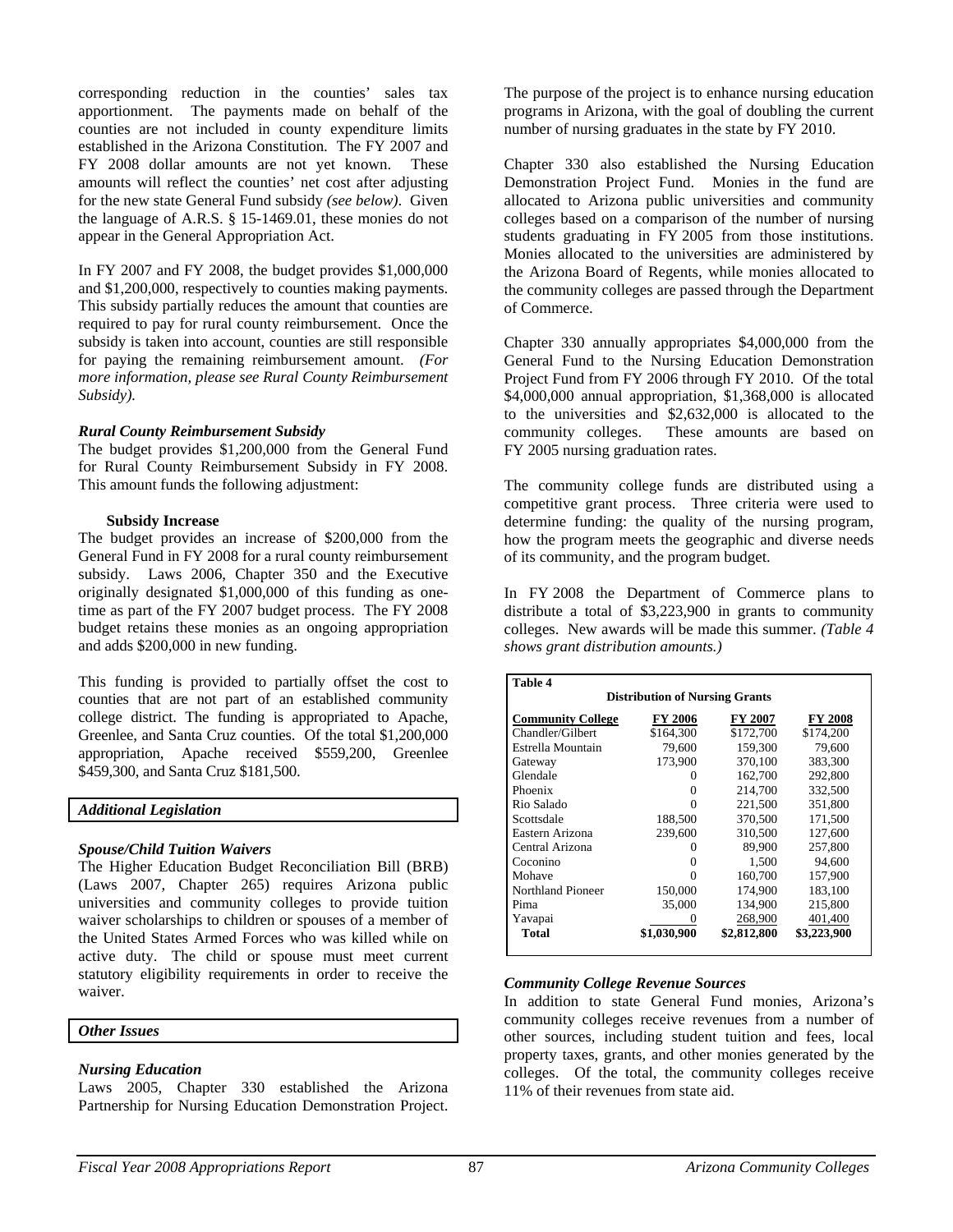| Table 5                                                     |                  |                     |                  |               |    |                     |         |                 |                  |                |
|-------------------------------------------------------------|------------------|---------------------|------------------|---------------|----|---------------------|---------|-----------------|------------------|----------------|
| <b>Total Estimated Community College Revenues – FY 2007</b> |                  |                     |                  |               |    |                     |         |                 |                  |                |
|                                                             | <b>Property</b>  |                     |                  |               |    |                     | FY 2007 | FY 2006         | % Change from    |                |
| <b>District</b>                                             | <b>State Aid</b> | <b>Tuition/Fees</b> | <b>Taxes</b>     | <b>Grants</b> |    | Other $\frac{1}{1}$ |         | Total $^{2/}$   | Total $3/$       | <b>FY 2006</b> |
| Cochise                                                     | \$13,258,700     | 6.212,900           | 13,126,000<br>\$ | 10.234.300    | \$ | 1.860.700           | \$.     | 44,692,600      | \$<br>41,008,200 | 9.0%           |
| Coconino                                                    | 3.743.800        | 4.561,000           | 7,350,500        | 4,468,600     |    | 998,000             |         | 21,121,900      | 18,803,300       | 12.3%          |
| Gila <sup>4</sup>                                           | 360,300          |                     | 2,592,300        |               |    | 475,000             |         | 3,427,600       | 3,087,700        | 11.0%          |
| Graham                                                      | 17,400,200       | 4.158.100           | 2.393.600        | 5.740,000     |    | 5.515.800           |         | 35,207,700      | 33,477,900       | 5.2%           |
| Maricopa                                                    | 68.950.200       | 231,114,200         | 364,477,900      | 134,566,400   |    | 115,810,900         |         | 914.919.600     | 669,420,600      | 36.7%          |
| Mohave                                                      | 4,794,400        | 6.369.800           | 14.435.900       | 6,458,800     |    | 311,600             |         | 32,370,500      | 32,235,500       | 0.4%           |
| Navajo                                                      | 8,354,400        | 3,350,000           | 11,470,700       | 4,070,000     |    | 2,427,000           |         | 29,672,100      | 27,932,800       | 6.2%           |
| Pima                                                        | 22,856,400       | 35,099,400          | 81,946,000       | 27,500,000    |    | 16,072,500          |         | 183,474,300     | 174,222,000      | 5.3%           |
| Pinal                                                       | 9.804.500        | 7.529,000           | 28.624.300       | 10,400,000    |    | 808,400             |         | 57,166,200      | 50.518,000       | 13.2%          |
| Yavapai                                                     | 5.417.200        | 8.659.500           | 35,629,600       | 5,503,000     |    | 3.611.600           |         | 58,820,900      | 57.054.500       | 3.1%           |
| Yuma/La Paz                                                 | 7,846,500        | 5.977.800           | 24,473,900       | 10.900.000    |    | 2,421,300           |         | 51.619.500      | 48,055,300       | 7.4%           |
| <b>Total</b>                                                | \$162,786,600    | \$313,031,700       | \$586,520,700    | \$219,841,100 |    | \$150,312,800       |         | \$1,432,492,900 | \$1,155,815,800  | 23.9%          |
|                                                             |                  |                     |                  |               |    |                     |         |                 |                  |                |

1/ Includes auxiliary programs, interest incomes, workforce development funds, and transfers.

 $2/$  Total revenues do not include bond proceeds or district fund balances. Including these amounts total revenues are estimated to be \$2,091,106,100 for FY 2007.

3/ Total revenues do not include bond proceeds or district fund balances. Including these amounts total revenues are estimated to be \$1,194,148,600 for FY 2006.

4/ Gila Provisional Community College contracts with Graham county's Eastern Arizona College (EAC) in order to provide degree programs. Therefore, Gila's tuition and fee revenues are collected by Graham according to their contract agreement.

For FY 2007, base operating revenues from all sources are estimated to be \$1,432,492,900, an increase of 24% from FY 2006. *(See Table 5 for a summary of FY 2007 total revenue estimates.)* 

Property taxes are the single largest revenue source for the community colleges, accounting for over 41% of their revenues. There are 2 types of property taxes: primary and secondary. For the community colleges, primary property taxes are levied for operating purposes and secondary property taxes are levied to pay for capital outlay expenses. Each community college district determines its primary and secondary property tax rates.

Combined rates declined for 7 districts from FY 2006, largely as the result of local property assessed valuation increases. Maricopa and Yuma-La Paz each increased their rate, as these districts have each had recent bond issuances. *(See Table 6 for a summary of FY 2007 property tax rates.)*

| Table 6                                      |         |           |                 |                      |  |  |  |
|----------------------------------------------|---------|-----------|-----------------|----------------------|--|--|--|
| <b>Community College Tax Rates – FY 2007</b> |         |           |                 |                      |  |  |  |
|                                              |         |           |                 | % Change in          |  |  |  |
|                                              | Primary | Secondary | <b>Combined</b> | <b>Combined Rate</b> |  |  |  |
| <b>District</b>                              | Rate    | Rate      | Rate            | from FY 2006         |  |  |  |
| Cochise                                      | \$1.79  | \$0.00    | \$1.79          | $(0.2\%)$            |  |  |  |
| Coconino                                     | 0.39    | 0.13      | 0.52            | $(5.5\%)$            |  |  |  |
| Gila                                         | 0.62    | 0.00      | 0.62            | $(1.6\%)$            |  |  |  |
| Graham                                       | 2.07    | 0.00      | 2.07            | 0.0%                 |  |  |  |
| Maricopa                                     | 0.88    | 0.18      | 1.06            | 2.4%                 |  |  |  |
| Mohave                                       | 0.90    | 0.00      | 0.90            | $(4.4\%)$            |  |  |  |
| Navajo                                       | 1.26    | 0.22      | 1.49            | $(2.6\%)$            |  |  |  |
| Pima                                         | 1.06    | 0.19      | 1.25            | $(5.2\%)$            |  |  |  |
| Pinal                                        | 2.10    | 0.00      | 2.10            | 0.0%                 |  |  |  |
| Yavapai                                      | 1.43    | 0.23      | 1.66            | $(5.3\%)$            |  |  |  |
| Yuma/La Paz                                  | 1.87    | 0.50      | 2.37            | 1.0%                 |  |  |  |

The community colleges also collect tuition and fees from enrolled students. These collections account for approximately 22% of total revenues. Tuition and fees are assessed on a per credit hour basis. FY 2007 average

tuition was \$1,722, an increase of 7.3% from FY 2006. Annual tuition costs range from \$960 at Navajo, to \$1,950 at Maricopa. *(See Table 7 for FY 2007 resident tuition and fee rates.)* 

| Table 7                                                      |                                |                             |                                 |  |  |  |
|--------------------------------------------------------------|--------------------------------|-----------------------------|---------------------------------|--|--|--|
| <b>Community College Resident Tuition and Fees - FY 2007</b> |                                |                             |                                 |  |  |  |
| <b>District</b>                                              | Cost Per<br><b>Credit Hour</b> | Annual<br>Cost <sup>1</sup> | % Change from<br><b>FY 2006</b> |  |  |  |
| Cochise                                                      | \$47                           | \$1,410                     | 4.4%                            |  |  |  |
| Coconino                                                     | 49                             | 1.464                       | 8.9%                            |  |  |  |
| Gila <sup>2/</sup>                                           |                                |                             |                                 |  |  |  |
| Graham                                                       | 37                             | 1,120                       | $(0.7\%)$                       |  |  |  |
| Maricopa                                                     | 65                             | 1,950                       | 8.3%                            |  |  |  |
| Mohave                                                       | 53                             | 1,580                       | 14.5%                           |  |  |  |
| Navajo                                                       | 32                             | 960                         | $(4.8\%)$                       |  |  |  |
| Pima                                                         | 49                             | 1.475                       | 5.7%                            |  |  |  |
| Pinal                                                        | 47                             | 1,422                       | 6.8%                            |  |  |  |
| Yavapai                                                      | 45                             | 1,350                       | 2.3%                            |  |  |  |
| Yuma/La Paz                                                  | 40                             | 1,200                       | 5.3%                            |  |  |  |
| Weighted Average                                             | \$57.4                         | \$1,722                     | 7.3%                            |  |  |  |
|                                                              |                                |                             |                                 |  |  |  |

1/ Annual cost is for 30 hours a year, or 15 hours per semester.

2/ Gila Provisional Community College contracts with Graham county's Eastern Arizona College (EAC) in order to provide degree programs. Therefore, Gila's tuition and fee amounts are the same as Graham's.

Community colleges also receive grants and "other" revenue from a variety of sources. Combined, they account for approximately 26% of community college revenues. Grants traditionally come from the federal government, including: the U.S. Department of Education, Small Business Administration, National Science Foundation, and Health and Human Services. Revenue listed in the "other" category includes auxiliary programs, interest incomes, workforce development funds, and transfers.

#### **Total Community College Expenditures**

*Table 8* shows total budgeted FY 2007 community college expenditures. In FY 2007, total budgeted expenditures are approximately \$2.1 billion. As mentioned previously, base